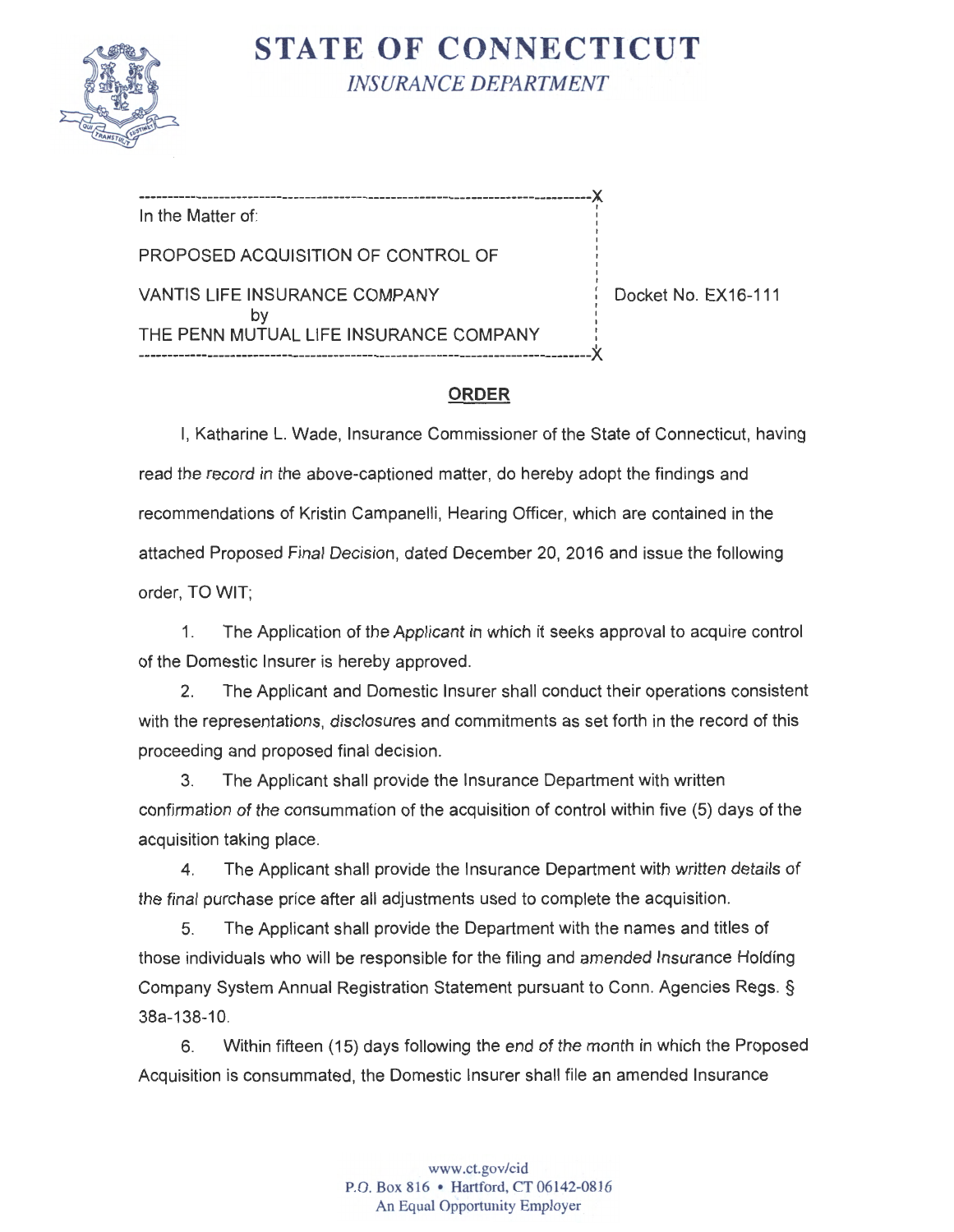Holding Company System Annual Registration Statement pursuant to Conn . Agencies Regs.§ 38a-138-10.

7. For the period of two years, the Applicant shall file semiannually with the Insurance Department, commencing six months from consummation of the Proposed Acquisition, a report under oath of its business operations in Connecticut, including but not limited to, integration process, any change of the business of the Domestic Insurer; changes in offices of the Domestic Insurer; and notice of any statutory compliance or regulatory actions taken by other state regulatory authorities against the Applicant and Domestic Insurer.

8. If the Proposed Acquisition is not Consummated within three (3) months of the date of this Order and the Applicant intends to consummate the Proposed Acquisition , the Applicant shall submit to the Commissioner a statement, which shall include (i) the reason for the Applicant's inability to consummate the Proposed Acquisition; (ii) any material changes in the information contained in the Application; and (iii) the current financial statements of the Applicant and the Domestic Insurer.

9. The Applicant shall pay any expenses incurred by the Commissioner in connection with the Insurance Department's review of the Application pursuant to General Statutes§ 38a-132 (c).

10. The request by the Applicants that the Commissioner waive the requirements set forth in Conn. Gen. Stat. Sec. 38a-136(i)(1) with respect to the Domestic Insurer undergoing a financial and market conduct examination within thirty days following the Proposed Acquisition is approved.

11 . Any change in location of books and records of the Domestic Insurer will be required to be prior approved by the Commissioner pursuant to Conn. Gen. Stat. §38a-57.

Dated at Hartford, Connecticut, this 21<sup>st</sup> day of December, 2016.

Katharine L. Whole

Insurance Commissioner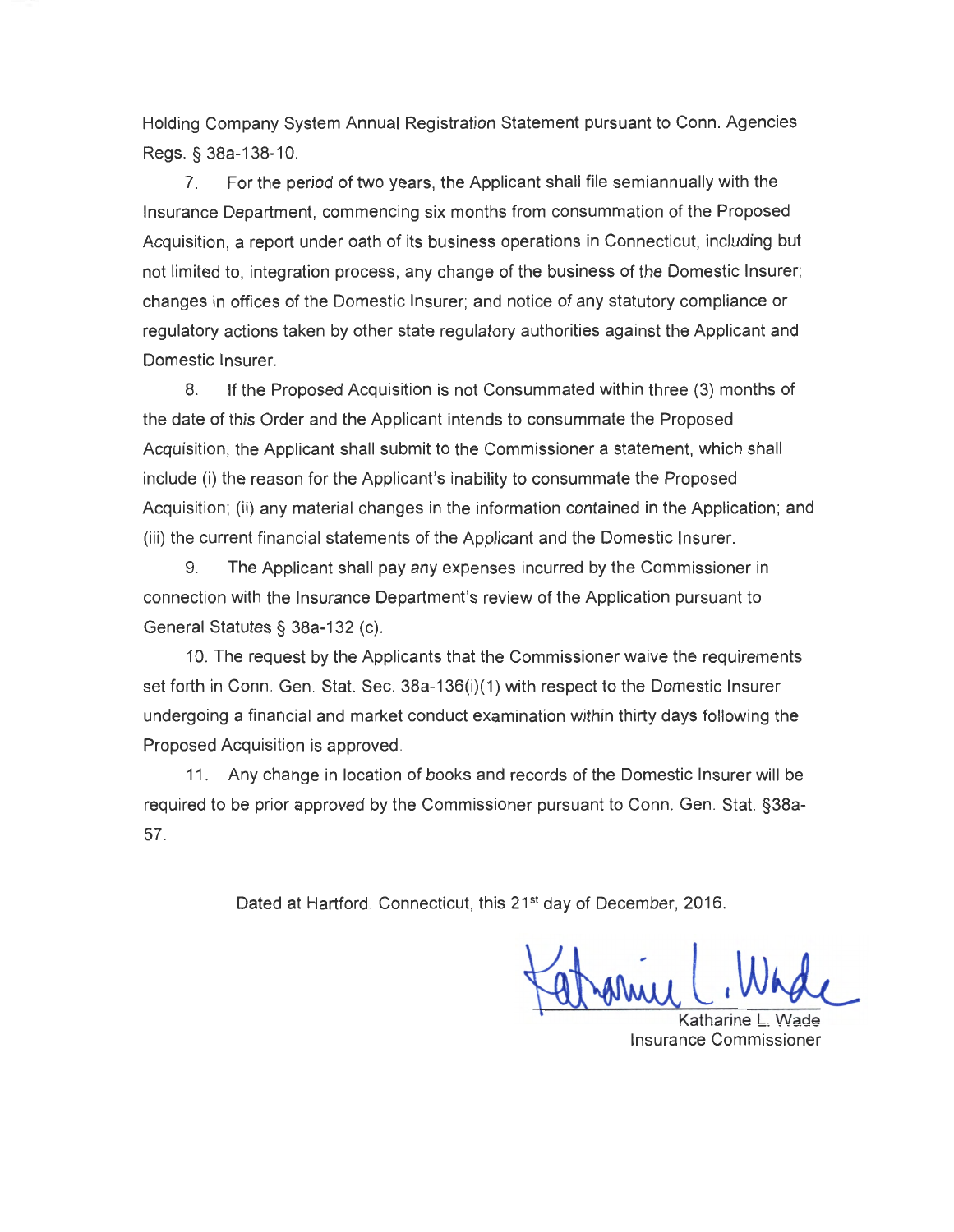

**STATE OF CONNECTICUT** *INSURANCE DEPARTMENT* 

-------------------------------------------------------------------------------}( In the Matter of: PROPOSED ACQUISITION OF CONTROL OF VANTIS LIFE INSURANCE COMPANY DOCKET NO. EX16-111 by THE PENN MUTUAL INSURANCE COMPANY -------------------------------------------------------------------------------X

# **PROPOSED FINAL DECISION**

### I. **INTRODUCTION**

On October 21, 2016, The Penn Mutual Life Insurance Company ("Penn Mutual" or "Applicant"), a Pennsylvania registered and domiciled company, filed an application on Form A with the Connecticut Insurance Department (the "Department") pursuant to General Statutes§ 38a-130 and section 38a-138-6 of the Regulations of Connecticut State Agencies (the "Application") requesting approval by the Insurance Commissioner of the State of Connecticut for the proposed acquisition of control (the "Proposed Acquisition") of Vantis Life Insurance Company ("Vantis" or "Domestic Insurer''), a Connecticut domestic life insurer.

The Proposed Acquisition will be effected pursuant to the terms of the Agreement and Plan of Merger (the "Agreement") dated October 7, 2016, by and among Penn Mutual and Vantis.

The Insurance Commissioner ("Commissioner''), is required by General Statutes § 38a-132 and section 38a-138-6 of the Regulations of Connecticut State Agencies to hold a public hearing on the Proposed Acquisition of the Domestic Insurer within thirty days after the Commissioner determines that the Application is complete in all respects. In this regard, the Department staff reviewed the Application and thereafter requested the Applicant to file supplemental information. On November 23, 2016, the Applicant filed an amended Application with the Department which amends and restates portions of the original Form A text and also includes certain new and revised exhibits (the "Amended Form A").

> www.ct.gov/cid P.O. Box 816 • Hartford, CT 06142-0816 An Equal Opportunity Employer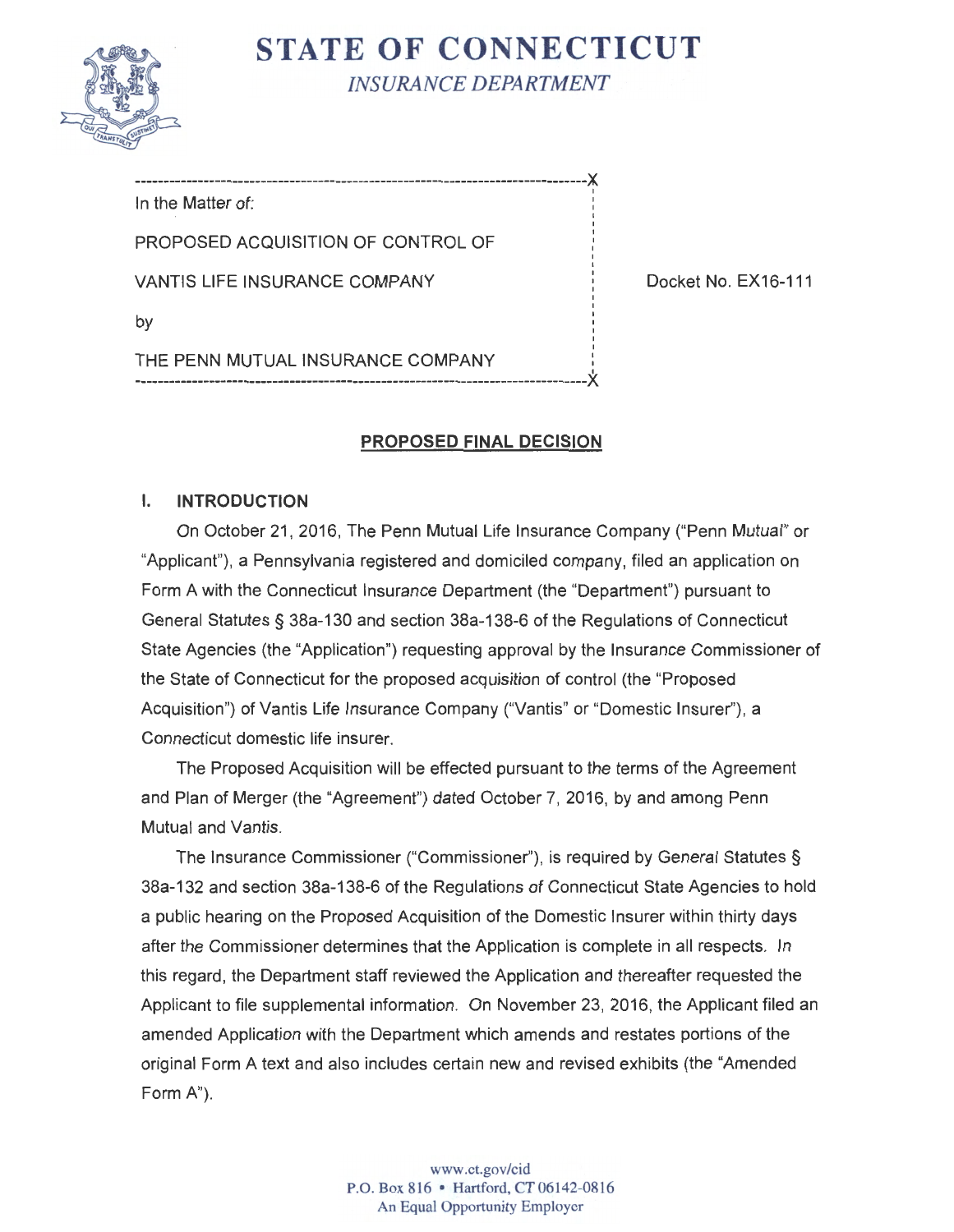Applicant to file supplemental information. On November 23, 2016, the Applicant filed an amended Application with the Department which amends and restates portions of the original Form A text and also includes certain new and revised exhibits (the "Amended Form A").

Based on a determination that the Application was substantially complete, the Commissioner issued a notice of public hearing dated November 28, 2016, in which she ordered that the public hearing be held on December 14, 2016 concerning the application for approval of the Proposed Acquisition of the Domestic Insurer. The hearing notice was subsequently published in the Hartford Courant, once a week for two consecutive weeks. The notice of hearing was also filed by the Department with the Office of the Secretary of State on November 30, 2016, and was published on the Department's internet website. In accordance with section 38a-8-48 of the Regulations of Connecticut State Agencies, the Applicant and the Domestic Insurer were designated as parties to this proceeding.

On November 29, 2016, the Commissioner appointed the undersigned to serve as Hearing Officer in this proceeding.

On December 14, 2016, the public hearing on the Proposed Acquisition of the Domestic Insurer was held before the undersigned.

Steven B. Davis, Esq., of Stradley Ronon Stevens & Young, LLP, represented the Applicant. David O'Malley, President and Chief Operating Officer of Penn Mutual, testified at the public hearing on behalf of the Applicant.

Charles R. Welsh, Esq., of ACCEL Law Group, represented the Domestic Insurer. Peter L. Tedone, President and Chief Executive Officer of Vantis, testified at the public hearing on behalf of the Domestic Insurer

The following Department staff participated in the public hearing: Kathy Belfi, Director of Financial Regulation, Lynn Hein, Insurance Supervising Examiner, and Jared Kosky, Esq., Counsel.

Pursuant to the published hearing notice, the public was given an opportunity to speak at the hearing or to submit written comments on the Application with respect to the issues to be considered by the Commissioner. In this regard, no oral or written comments on the Application were submitted.

#### II. **FINDINGS OF FACT**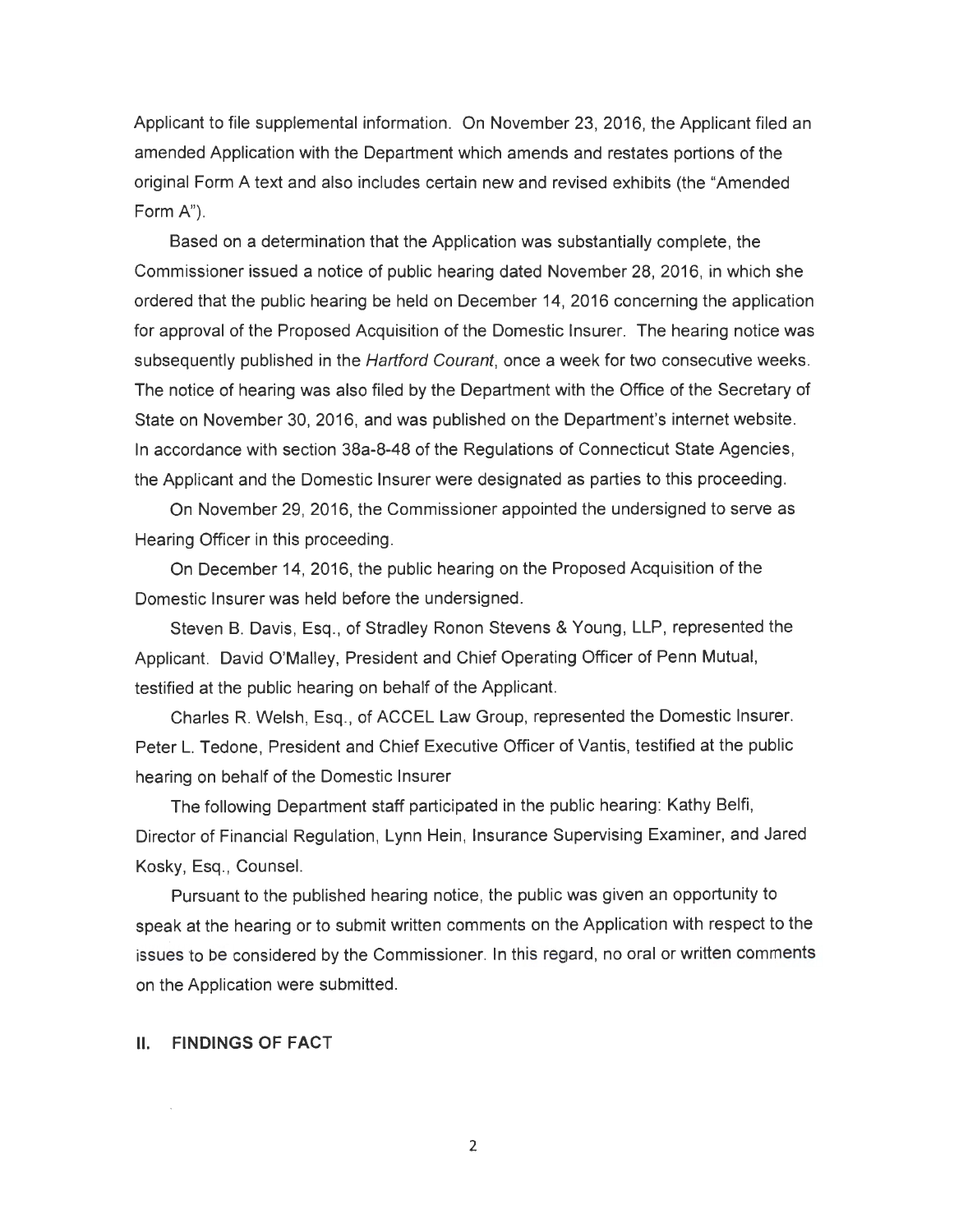- 2. Penn Mutual was founded in 1847 and concentrates its activities on offering individual life insurance and individual annuities marketed through a national network of producers and financial advisors and its subsidiaries include an extensive broker/dealer business.
- 3. Welsh Run Corp., (the "Merger Sub") is a Connecticut corporation and is a direct wholly-owned subsidiary of Penn Mutual.
- 4. Vantis is a Connecticut domiciled life insurance company having a principal place of business at 200 Day Hill Road, Windsor, CT 06095.
- 5. Vantis was founded in 1942 and, together with its subsidiary, provides life and annuities products which it primarily markets through financial institutions such as banks and credit unions.
- 6. The Proposed Acquisition will be effected through the merger of Merger Sub with and into Vantis, with Vantis continuing as the surviving company .
- 7. After completion of the Proposed Acquisition , Vantis, as the surviving company, will become a wholly-owned subsidiary of Penn Mutual and Penn Mutual will indirectly acquire control of the Domestic Insurers' subsidiary, Vantis Life Insurance Company of New York, a New York domiciled insurer.
- 8. Upon completion of the transaction, the Applicant intends to operate Vantis as a Connecticut domestic insurer consistent with its current operations, that both Penn Mutual and Vantis will continue to maintain their corporate identities, will continue to operate under their current brands and maintain their respective management teams.
- 9. The Applicant indicates Vantis will remain headquartered in Windsor, Connecticut and has committed to retain Vantis' current workforce.
- 10. The Application and the written testimony of Mr. O'Malley reflect that Penn Mutual's stated objectives for the Proposed Acquisition is to expand the Applicant's presence in the life insurance industry by leveraging Vantis' bankfocused distribution model and to expand the reach of its life insurance and annuity products through Vantis' direct-to-consumer and bank channels. The Application states that these additional capabilities will complement the highly regarded adviser network that currently does business with the Applicant.
- 11 . The Application reflects that the Applicant has no plans to make material changes to the business plan of Vantis as a result of the Proposed Acquisition and that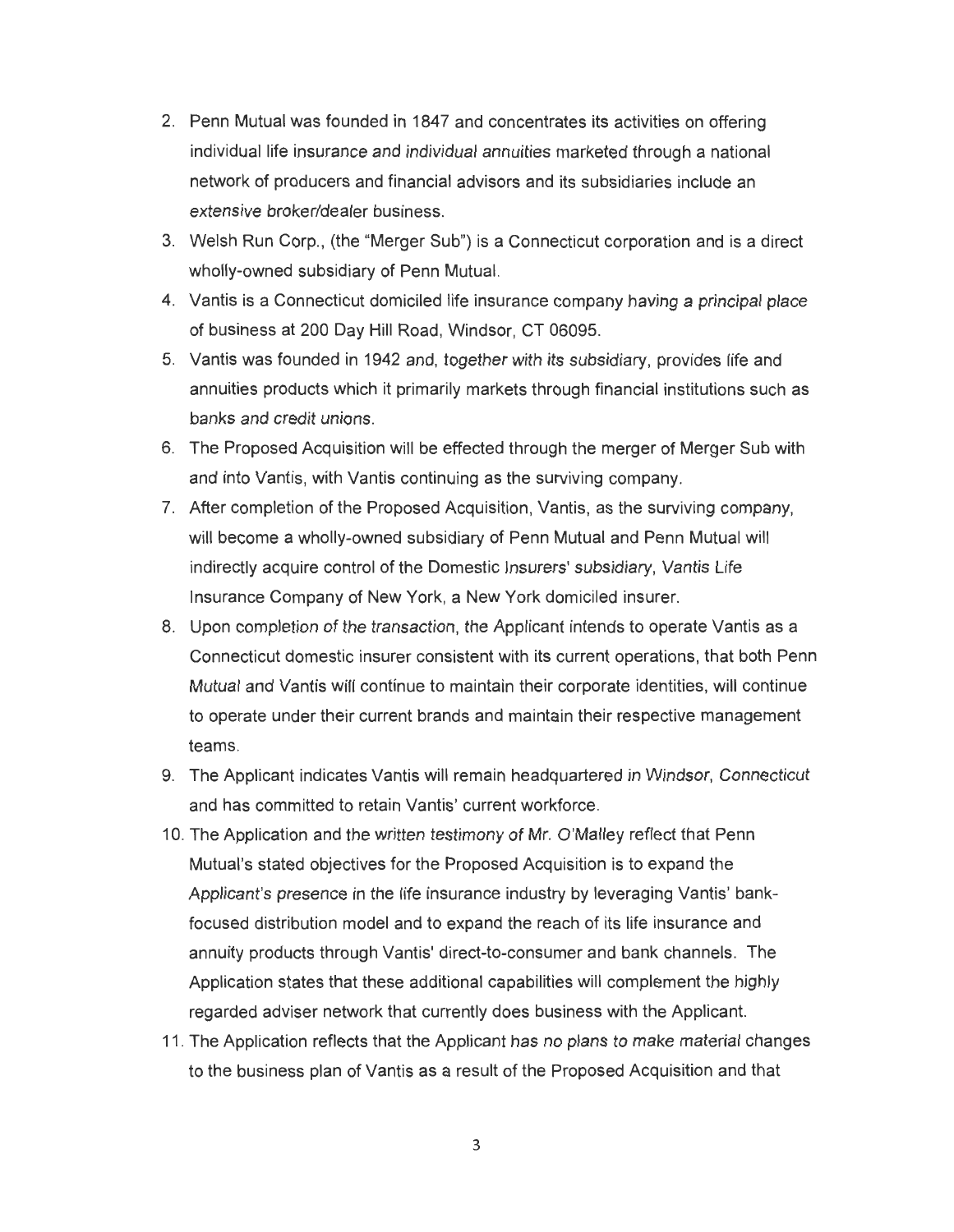neither company's operations will be affected by the acquisition, other than a change of ownership.

- 12. The Applicant does not anticipate making any changes to the products offered by the Domestic Insurer, its marketing plan or sales techniques, or its procedures related to the handling of premiums and other funds.
- 13. The Applicant is a party to an intercompany agreement for certain investment management functions, and it is the intent of the Applicant, post-merger, to seek regulatory approval to add the Domestic Insurer as a party to that agreement.
- 14. The Applicant intends to review the existing reinsurance contracts post-closing for potential recapture in light of the new structure and determine a future reinsurance strategy.
- 15. The total consideration to be paid by the Applicant shall be an amount equal to the difference of: (i) the sum of (A) an amount equal to the Closing Company Statutory Capital and Surplus Amount, plus (B) \$20,000,000, less (ii) an amount equal to the Special Dividend Amount (the "Merger Consideration").
- 16. The applicant will pay the Merger Consideration with cash on hand, no financing will be involved in the transaction.
- 17. As of the date of the Form A filing, the Merger Consideration is valued at \$73,300,000.00 (estimated Closing Company Capital and Surplus Amount after repayment of Surplus Notes and Special Dividend, plus \$20,000,000.00) .
- 18. Purchase price for transaction was agreed upon pursuant to an arms-length negotiation between Applicant and Domestic Insurer.
- 19. Following are the Applicant's board of Trustees:

| Name:               |
|---------------------|
| Eileen McDonnell    |
| David O'Malley      |
| Joan P. Carter      |
| Robert E. Chappell  |
| William R. Cook     |
| James Stephen Hunt  |
| Charisse R. Lillie  |
| Edmond F. Notebaert |
| Helen P. Publin     |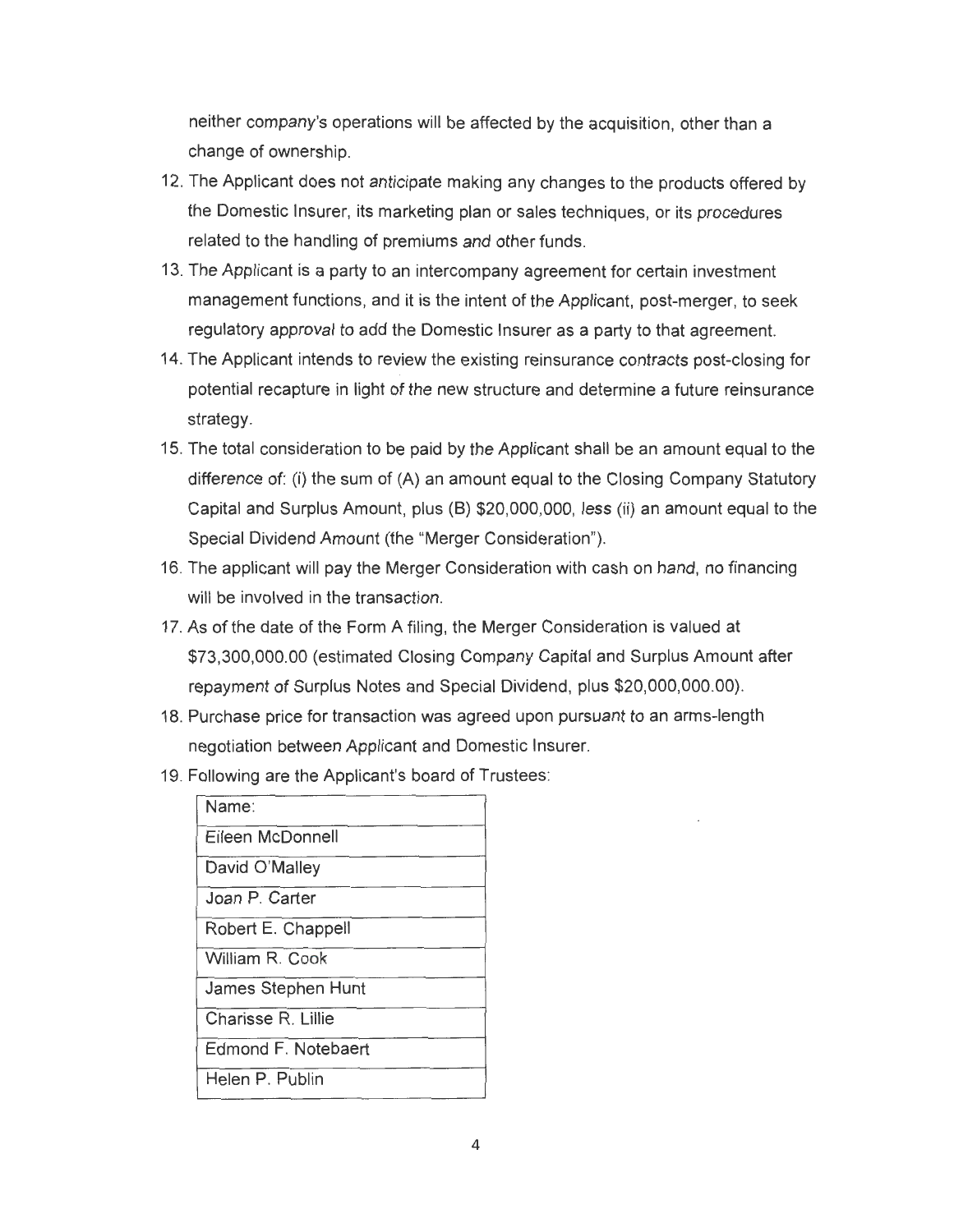| Robert H. Rock       |  |
|----------------------|--|
| Anthony M. Santomero |  |
| Susan D. Waring      |  |

20. Following are the names and titles of the respective executive officers of the Applicant as of the date of the Application:

| Name:               | Position:                                     |
|---------------------|-----------------------------------------------|
| Eileen C. McDonnell | Chairman/Chief Executive Officer              |
| David M. O'Malley   | President/Chief Operating Officer             |
| Thomas H. Harris    | <b>Executive Vice President, Distribution</b> |
| Susan T. Deakins    | <b>Executive Vice President/Chief</b>         |
|                     | Financial Officer/Treasurer                   |
| Raymond G. Caucci   | Senior Vice President/Product                 |
|                     | Management Underwriting and                   |
|                     | <b>Advanced Sales</b>                         |
| Gregory J. Driscoll | Senior Vice President/Service                 |
|                     | Operations/Chief Information Officer          |
| Jeffrey Fleischman  | Senior Vice President/Chief Marketing         |
|                     | and Digital Officer                           |
| Alida M. Moose      | Senior Vice President/Chief Human             |
|                     | <b>Resources Officer</b>                      |
| Nina M. Mulrooney   | Senior Vice President/General Auditor         |
| Kevin T. Reynolds   | Senior Vice President/Chief Legal             |
|                     | Officer                                       |
| Jay T. Lewellen     | Vice President/Chief Actuary                  |
| Franklin L. Best    | Vice President/General Counsel,               |
|                     | <b>Insurance Operations</b>                   |

21 . Following are the names and titles of the respective directors and executive

officers of the Domestic Insurer pre Proposed Acquisition:

| Name:                       | Position:                             |
|-----------------------------|---------------------------------------|
| Peter Louis Tedone          | President/Chief Executive Officer     |
| <b>Scott Edward Smith</b>   | <b>Executive Vice President/Chief</b> |
|                             | <b>Operating Officer</b>              |
| <b>Gail Elaine Lataille</b> | Senior Vice President/Treasurer       |
| <b>Craig Donald Simmons</b> | Senior Vice President/Marketing       |
| <b>Bruce Alan Friedland</b> | Sr. VP & Chief Actuary                |
| Paula Egan                  | VP - Operations                       |
| Michael Spencer Dal Zin     | VP - Marketing                        |
| James Edward Lovelace       | VP - Information Technology           |
| <b>Gregory Paul Roto</b>    | VP - Human Resources                  |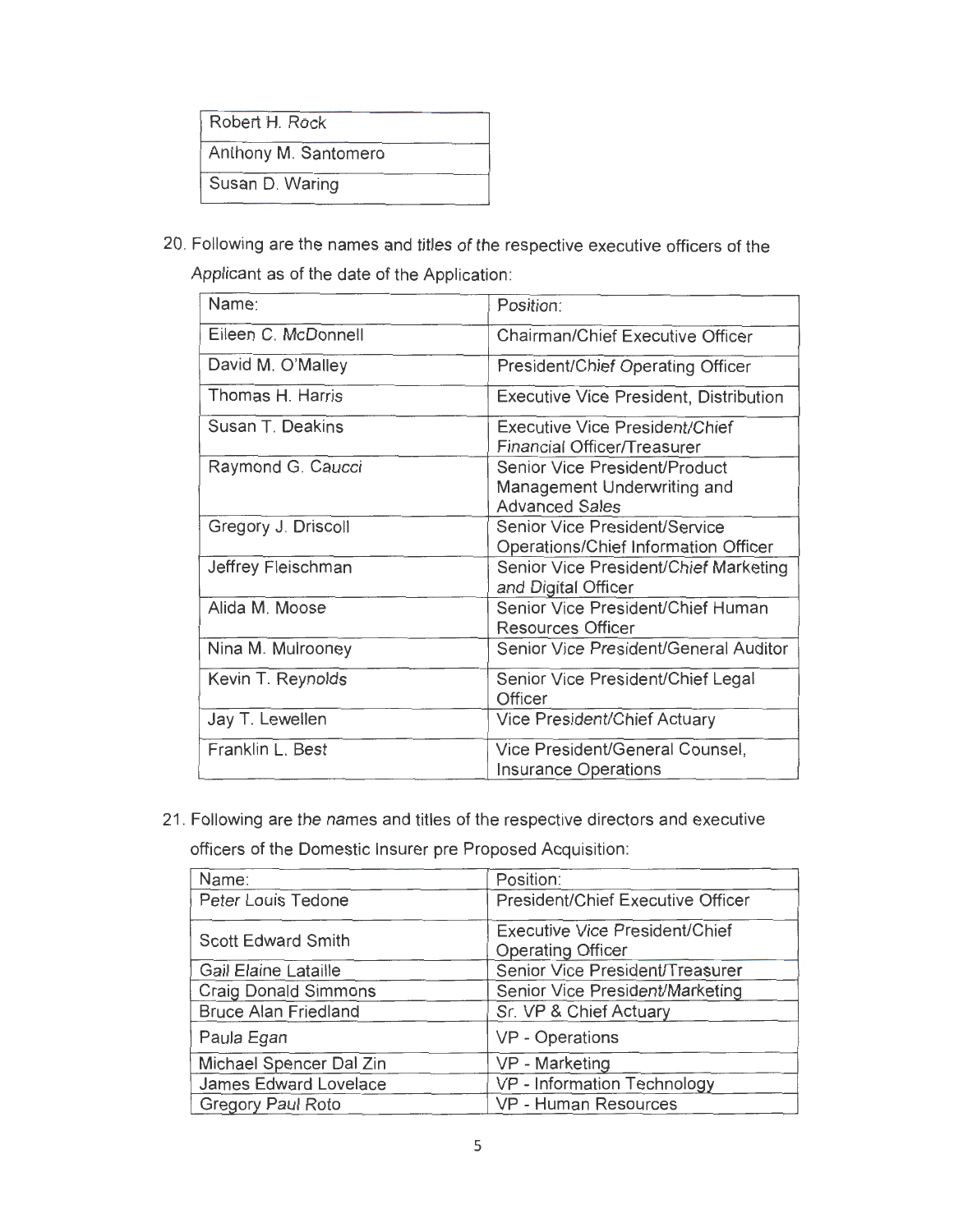| John Charles Miller              | AVP - Underwriting                          |
|----------------------------------|---------------------------------------------|
| <b>Christopher Matthew Kelly</b> | AVP - National Wholesaling                  |
| Wen King Liu                     | <b>AVP &amp; Actuary</b>                    |
| Nasser Zaermohammadi             | <b>AVP &amp; National Training Director</b> |
| Marjory Budil Berky              | Corporate Secretary - through 1/29/16       |
| Scott Edward Smith               | (Corporate Secretary - beginning<br>2/16/16 |

- 22 . Post-acquisition, Penn Mutual will assume management of the board of directors of Vantis, but expects to retain existing members of Vantis' senior management team, both through the transition and longer term.
- 23. Directors of the surviving company will be as follows :

| Name:                |
|----------------------|
| David O'Malley       |
| Eileen McDonnell     |
| <b>Susan Deakins</b> |
| Peter L. Tedone      |
| Scott E. Smith       |

- 24. The biographical affidavits of the members of the board of directors and officers of the Applicant are included in the record of this proceeding and the files of the Department, describe each individual's educational background, professional credentials, and employment history, and attests to the competence, experience and integrity of those individuals who would control the operation of the Applicant and indirectly the Domestic Insurer after the acquisition.
- 25. During the last ten years, none of the directors or officers of the Applicant have been convicted in a criminal proceeding (excluding minor traffic violations) or have been convicted or otherwise penalized for violating any federal or state law regulating the business of insurance, securities or banking . Also during the last ten years, none of the directors or officers of the Applicant have been the subject of any proceeding under the Federal Bankruptcy Code , or have been affiliated with a business or organization which has been subject to such proceeding.
- 26. No director or officer of the Applicant has had a revocation, suspension or disciplinary sanction imposed against him or her by a governmental agency.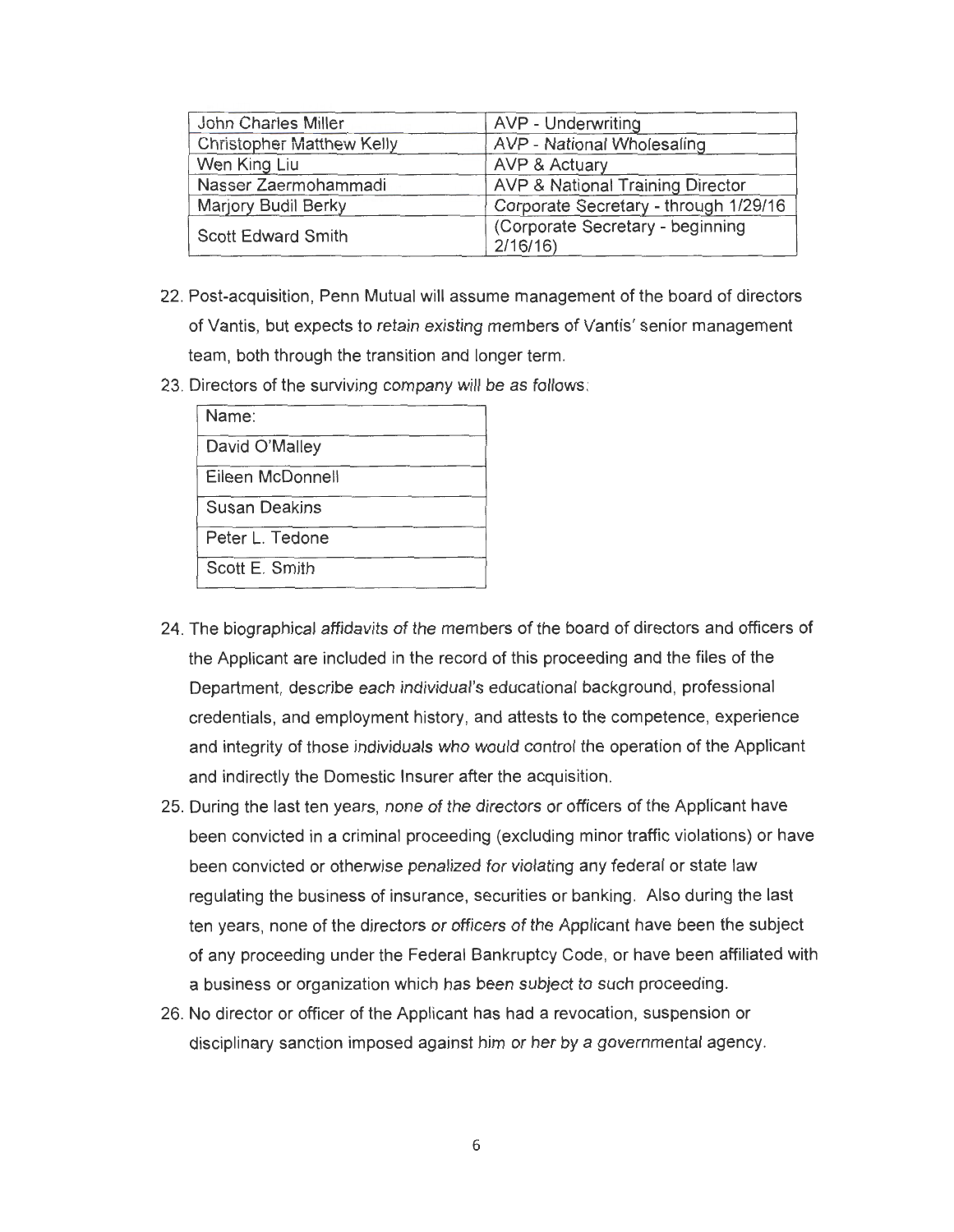- 27. Upon the approval of the Application by the Commissioner, the Applicant and the Domestic Insurer anticipate closing the transaction at 11:59 p.m. on December 31, 2016.
- 28. The Applicant has no plans or proposals to liquidate the Domestic Insurer, to sell its assets, merge or consolidate the Domestic Insurer with any other person or entity.
- 29. The Applicant has no plans to change the Domestic Insurer's primary location in Windsor, Connecticut.
- 30. The Applicant has committed to no reductions in the Connecticut employee force of Vantis for the next four (4) years and longer term.
- 31. The Applicant has no current plans to materially change the training, supervision, or compensation of personnel of the Domestic Insurer for the next four (4) years.
- 32 . The Connecticut market shares by premium volume for the life lines of business of the Applicant and Domestic Insurer are .33% and .01% respectively.
- 33. The Applicant has committed to comply with all requirements under applicable law relating to retention of the Domestic Insurer's books and records within the State and will remain in compliance with the Insurance Department Bulletin FS-2 concerning custody of securities .
- 34 . Other than as set forth in the Agreement, neither the Applicant nor the persons listed in Item 3 of the Application currently have a beneficial ownership of, or the right to acquire beneficial ownership of, the voting securities, or any securities convertible into or evidencing a right to acquire voting securities of the Domestic Insurer.
- 35. Except for the Agreement and the Voting Agreement, there are no contracts, arrangements or understandings with respect to any voting security or any security convertible into or evidencing a right to acquire a voting security of the Applicant or the Domestic Insurer involving the Applicant nor any of the persons listed in Item 3 of the Application, including, but not limited to, transfer of any of the securities, joint ventures, loan or option agreements, puts or calls, quarantees of baris, · guarantees against loss or guarantees of profits, division of losses or profits, or the giving or withholding of proxies .
- 36. There have been no direct or indirect purchases of any voting securities of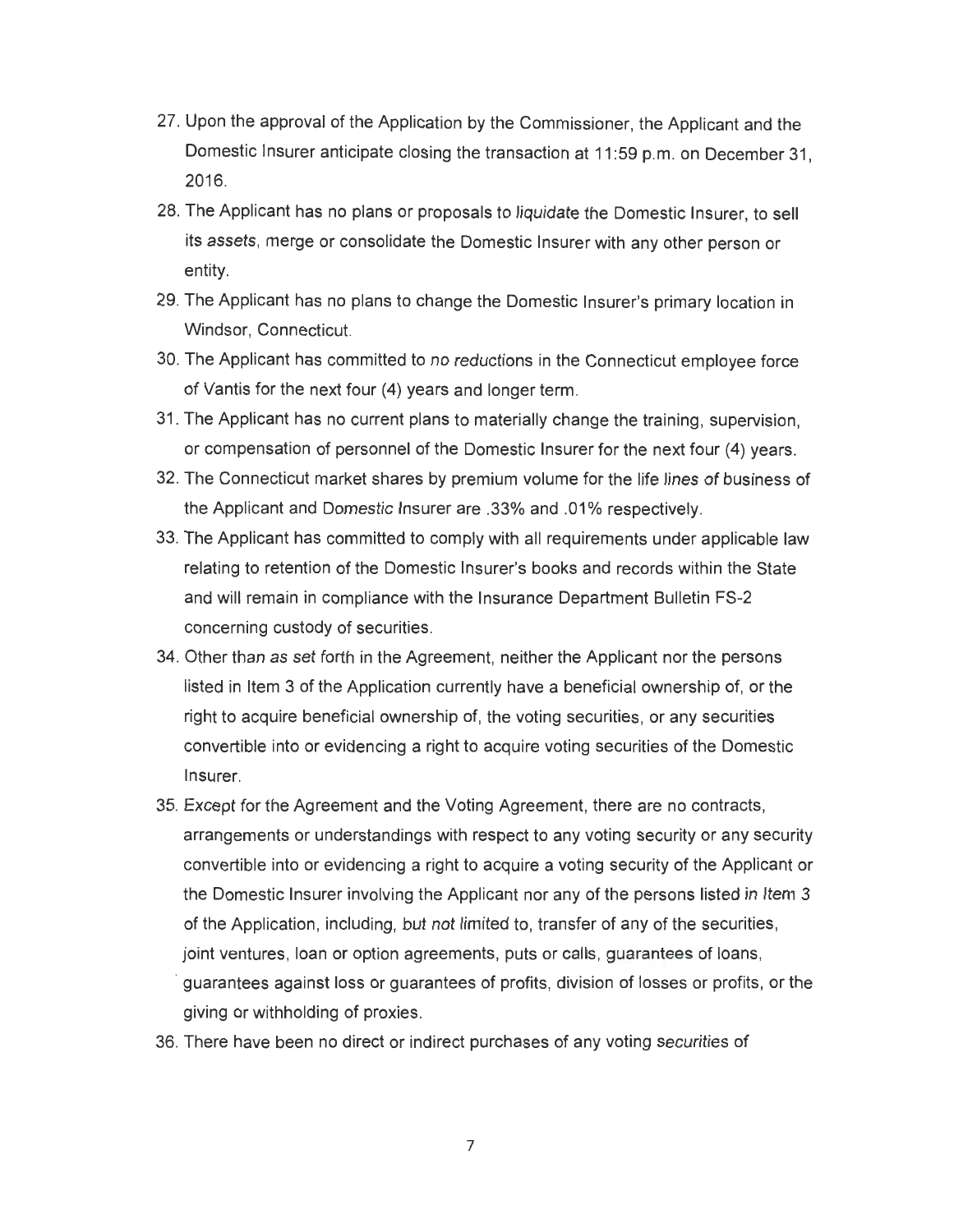the Applicant or the Domestic Insurer by the Applicant, its affiliates, nor any person listed in Item 3 of the Application during the twelve calendar months preceding the filing of this Application.

- 37 . Except for the Agreement, neither the Applicant, its affiliates nor anyone acting on its behalf has made any recommendations to purchase any voting security of the Domestic Insurer during the twelve calendar months preceding the filing of this Application.
- 38. There are no agreements, contracts or understandings with any broker-dealer as to solicitation of voting securities of the Domestic Insurer for tender.
- 39. As of December 31, 2015, Penn Mutual reported the following statutory balance sheet and income statement accounts (in millions):

| As of December 31, 2015     | Penn Mutual |
|-----------------------------|-------------|
| <b>Total Assets</b>         | \$18,235    |
| <b>Total Liabilities</b>    | 16,447      |
| <b>Total Equity</b>         | 1,788       |
| <b>Net Premiums Written</b> | 1,192       |

40. The Applicants' financial strength ratings as of October, 2016 are:

| Company    | Rating       |
|------------|--------------|
| A.M. Best  | A+(superior) |
| S&P Global | A+/stable    |
| Moody's    | Aa3/stable   |

#### **Ill. DISCUSSION**

The Insurance Commissioner is required to approve the Proposed Acquisition unless, after a public hearing, she finds that the proposed acquisition of control of the Domestic Insurer would result in any of the conditions set forth in General Statutes § 38a-132(a) (1) through (6). These conditions will be addressed in turn.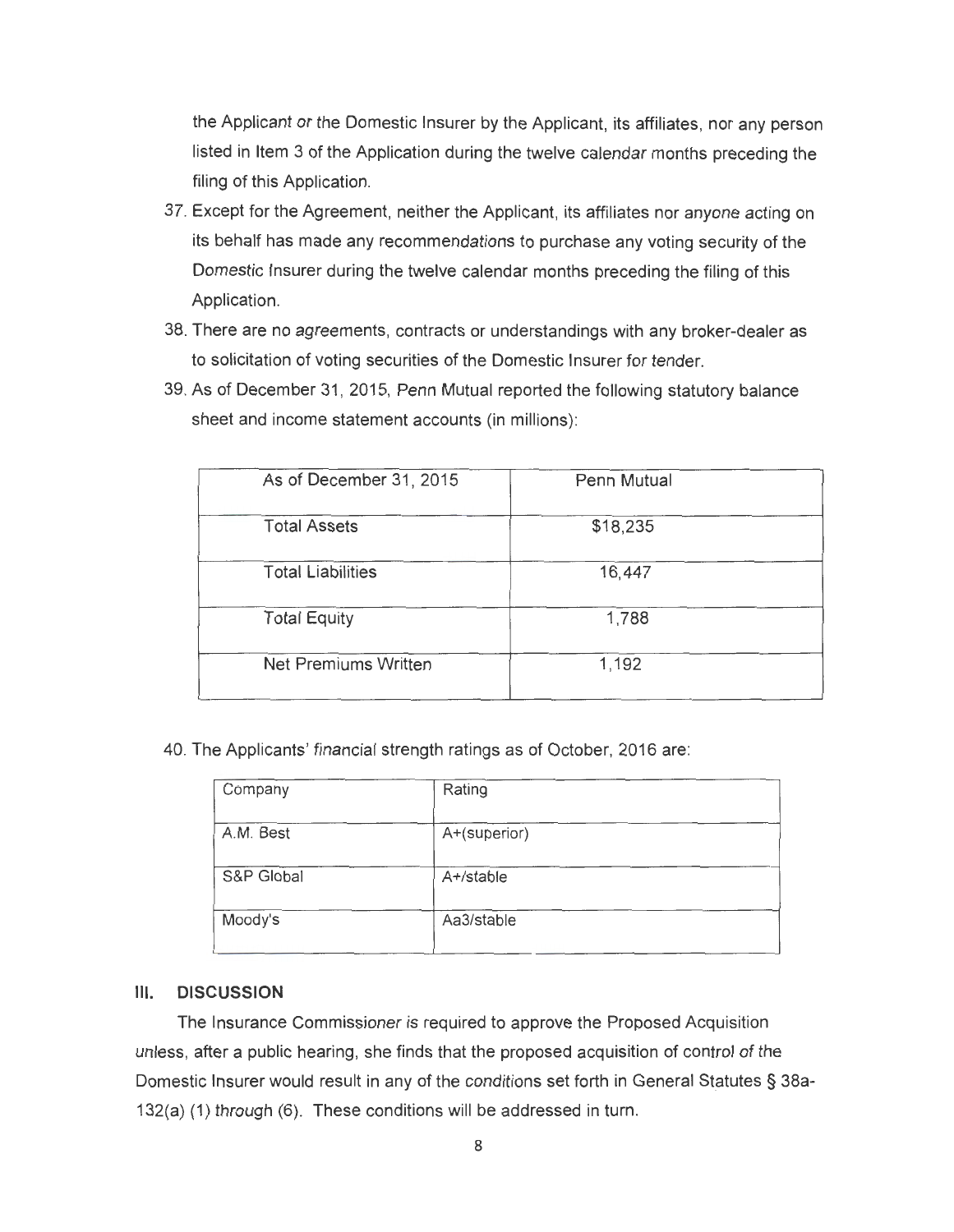#### **(1) After the change of control, the Domestic Insurer would not be able to satisfy the requirements for the issuance of a license to write the line or lines of business for which it is presently licensed.**

General Statutes§ 38a-132(a) (1) requires each Domestic Insurer to satisfy the requirements for the issuance of licenses to write the line or lines of business for which it is presently licensed following the proposed acquisition of control. The Domestic Insurer is currently licensed pursuant to General Statutes § 38a-41 and it satisfies the requirement for the issuance of a license to write the lines of business for which it is licensed . Mr. O'Malley testified that no changes will be made to the Domestic Insurer such that it would not be able to satisfy the requirements for the issuance of its licenses.

In addition to the criteria set forth in General Statutes§ 38a-72, the Department considers the location of the company's books , records and assets, and the management of the company when evaluating an insurer's ability to operate in this state pursuant to § 38a-41 . The Applicant in testimony and submissions has confirmed that books and records will remain in their present location in Connecticut and the Applicant confirmed it will remain in compliance with Insurance Department Bulletin No. FS-2 with respect to custody arrangements for securities.

As noted in the findings of fact , the Applicant has no plans or proposals following consummation of the Proposed Acquisition, to liquidate the Domestic Insurer, to sell its assets, or merge or consolidate the Domestic Insurer with any other person or entity. There are no plans for the Domestic Insurer to enter into any material contract, agreement, arrangement or transaction of any kind with any person or entity.

Moreover, based on the information contained in the biographical affidavits for the directors and officers of the Applicant, the competence, experience and integrity of the individuals who will be responsible for the governance and operation of the Domestic Insurer following the consummation of the proposed transaction, are such that the safe and expert operation of the Domestic Insurer will continue following the Proposed Acquisition.

Accordingly, the undersigned hereby finds that the evidence contained in the record supports a finding that the Domestic Insurer will be able to satisfy the requirements for the issuance of the necessary license of an insurer for which it is presently licensed following completion of the Proposed Acquisition of control.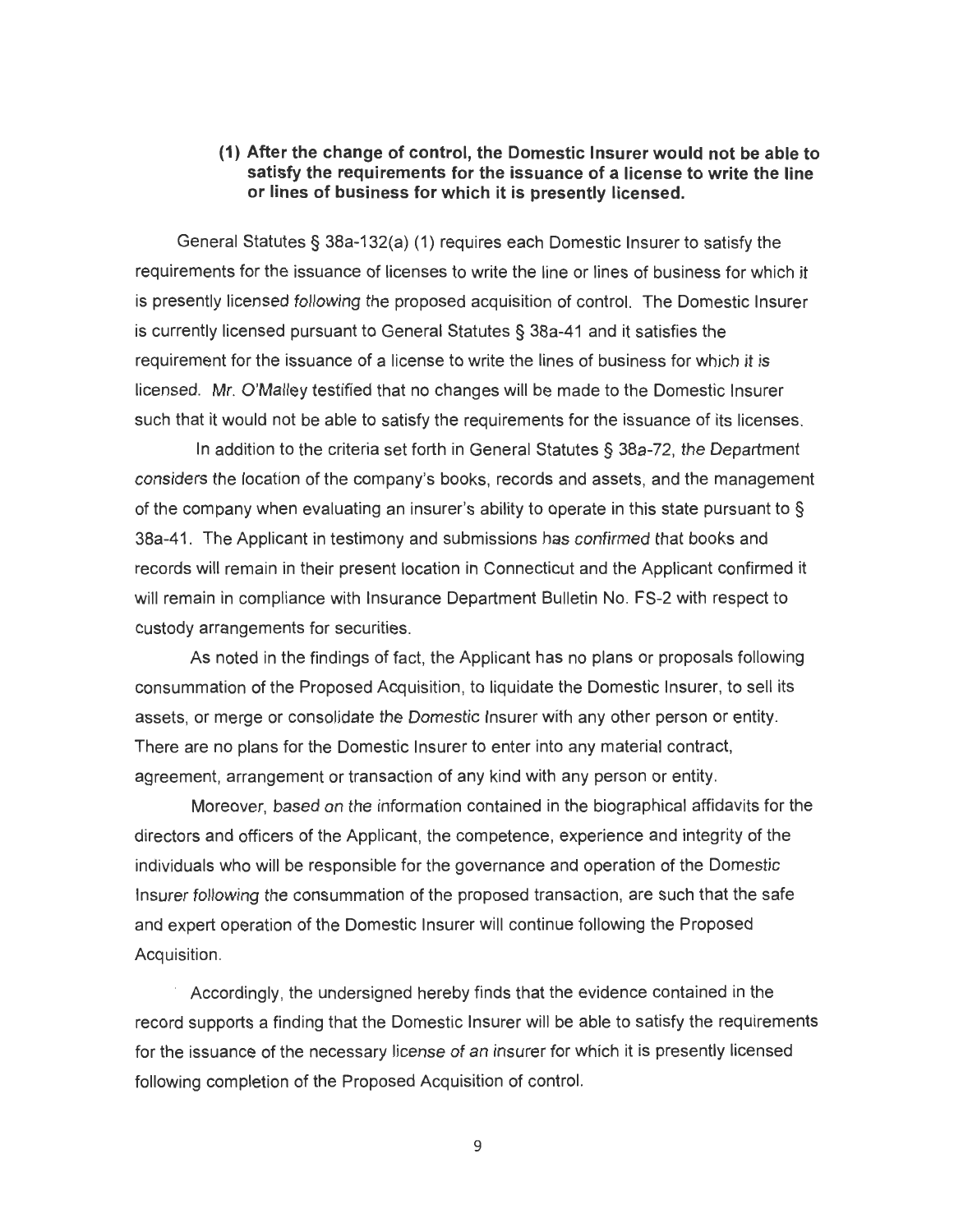#### **(2) The effect of the merger or other acquisition of control would be to substantially lessen competition of insurance in this state or tend to create a monopoly in Connecticut.**

General Statutes§ 38a-132 (a) (2) requires that the proposed transaction neither substantially lessens competition nor creates a monopoly in the Connecticut insurance market. In evaluating the effect of the Proposed Acquisition on competition in Connecticut, the Commissioner is required by General Statutes§ 38a-132 (a) (2) (A) to consider the information required under General Statutes§ 38a-131 (c) (1) and the considerations specified in General Statues § 38a-131 (d) (1 ). In this regard, the Commissioner must consider the percentages of market shares of the Applicant and affiliates and the Domestic Insurer and the market in which the insurers compete, as set forth in § 38a-131 (d) (1). If certain quantitative criteria are met, then there is *prima facie* evidence that the competitive standard has been violated. (See § 38a-131 (d) (1)).

General Statutes§ 38a-131 (d) (2) defines "market" as the relevant product and geographical markets. In determining the relevant product and geographical markets, § 38a-131 (d) (2) specifies that in the absence of sufficient information to the contrary, the relevant product market shall be the direct written insurance premium for a line of business as used in the annual statement insurers doing business in this State are required to file with the Commissioner, and the relevant geographical market shall be Connecticut. The Connecticut market shares by premium volume for the life lines of business of the Applicant and Domestic Insurer are .33% and .01% respectively, well below the thresholds set forth in General Statutes§ 38a-131 (d).

Accordingly, the undersigned hereby finds that, based on the evidence contained in the record of this proceeding, the effect of the acquisition of control of the Domestic Insurer by the Applicant will not substantially lessen competition of insurance in this state or tend to create a monopoly in Connecticut.

## (3) **The financial condition of the acquiring party is such as might jeopardize the financial stability of the Domestic Insurer or prejudice the interests of its policyholders.**

General Statutes§ 38a-132 (a) (3) requires that the financial condition of any acquiring company be in sufficiently sound financial condition so as not to jeopardize the financial stability of the domestic insurer or prejudice the interests of its policyholders.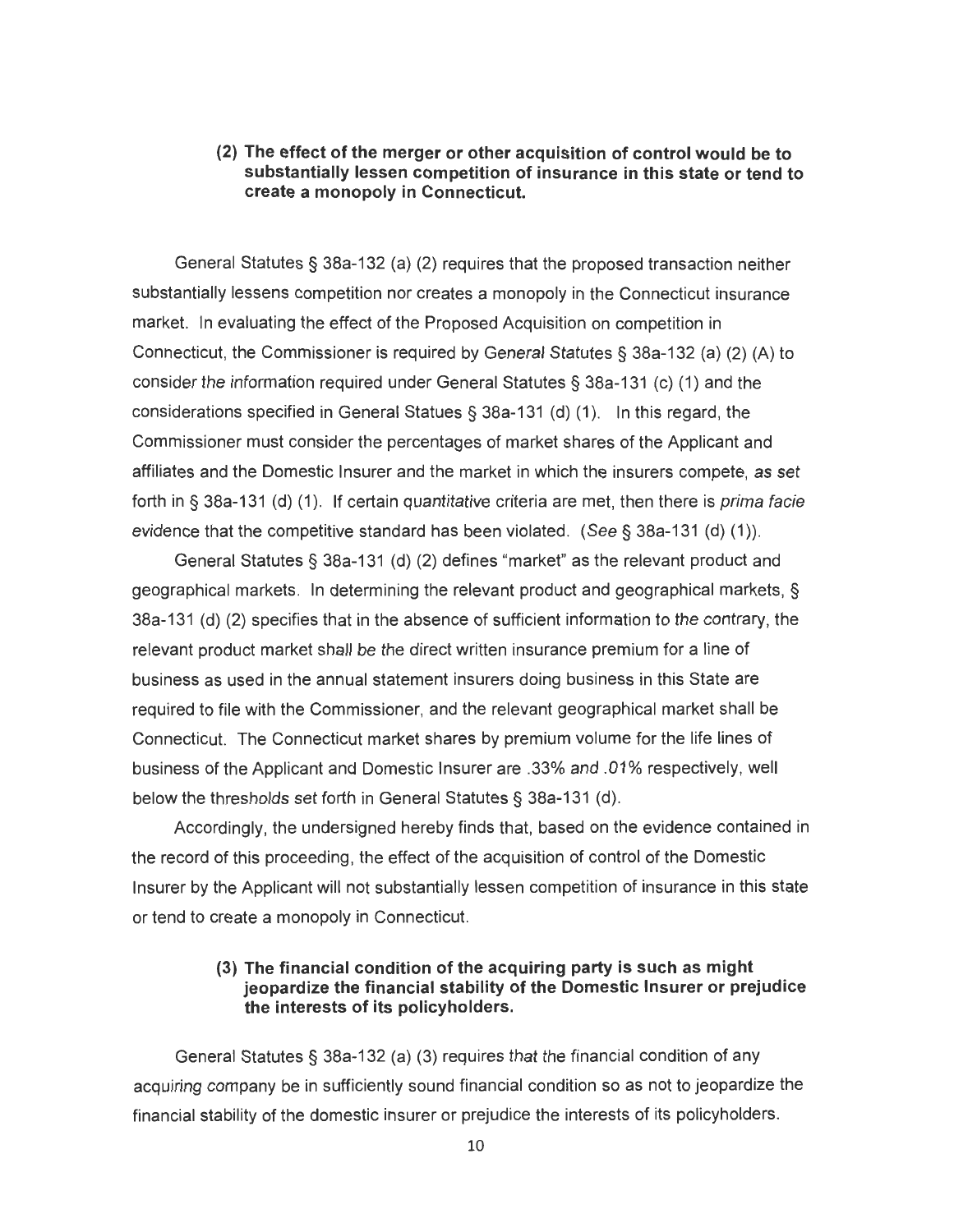Based on the information entered into the record of this proceeding, including the Amended and Restated Form A and the testimony of Mr. O'Malley, the undersigned hereby finds that there is no evidence indicating that the financial condition of the Applicant might jeopardize the financial condition of the Domestic Insurer, or prejudice the interest of its policyholders.

#### **(4) The plans or proposals of the acquiring party to liquidate the Domestic Insurer, sell its assets or consolidate or merge it with any person, or make any other material change in the business or corporate structure or management, are unfair and unreasonable to policyholders of the Domestic Insurer and not in the public interest.**

General Statutes§ 38a-132 (a) (4) requires that the acquiring party not be contemplating any material changes in the business of the domestic insurer that would be unfair and unreasonable to policyholders, or otherwise would not be in the public interest. The testimony of Mr. O'Malley noted that as indicated in the Form A, the Applicant does not intend to liquidate, sell, consolidate, merge, or make any other material change to Vantis, its corporate structure, or management, and that, to the contrary, Penn Mutual intends to operate Vantis as a Connecticut domestic insurer consistent with its current operations, brand and respective management team. As described by Mr. O'Malley, the Applicant will consider potential synergies that may be achieved as a result of the Proposed Acquisition, but the Applicant has no immediate plans to make any material changes to the Domestic Insurer's business operations, corporate structure or management. Specifically, the Applicant does not anticipate making any changes to the products offered by the Domestic Insurer, its marketing plan or sales techniques, or its procedures related to the handling of premiums and other funds . In addition, the Applicant has committed to no reductions in the Connecticut employee force of Vantis for the next four (4) years and longer term . The Applicant is a party to an intercompany agreement for certain investment management functions, and it is the intent of the Applicant, postmerger, to seek regulatory approval to add the Domestic Insurer as a party to that agreement. Additionally, the Applicant intends to review the existing reinsurance contracts post-closing for potential recapture in light of the new structure and determine a future reinsurance strategy.

Accordingly, based on the information entered into the record of this proceeding , the undersigned hereby finds that there are no material plans or proposals for the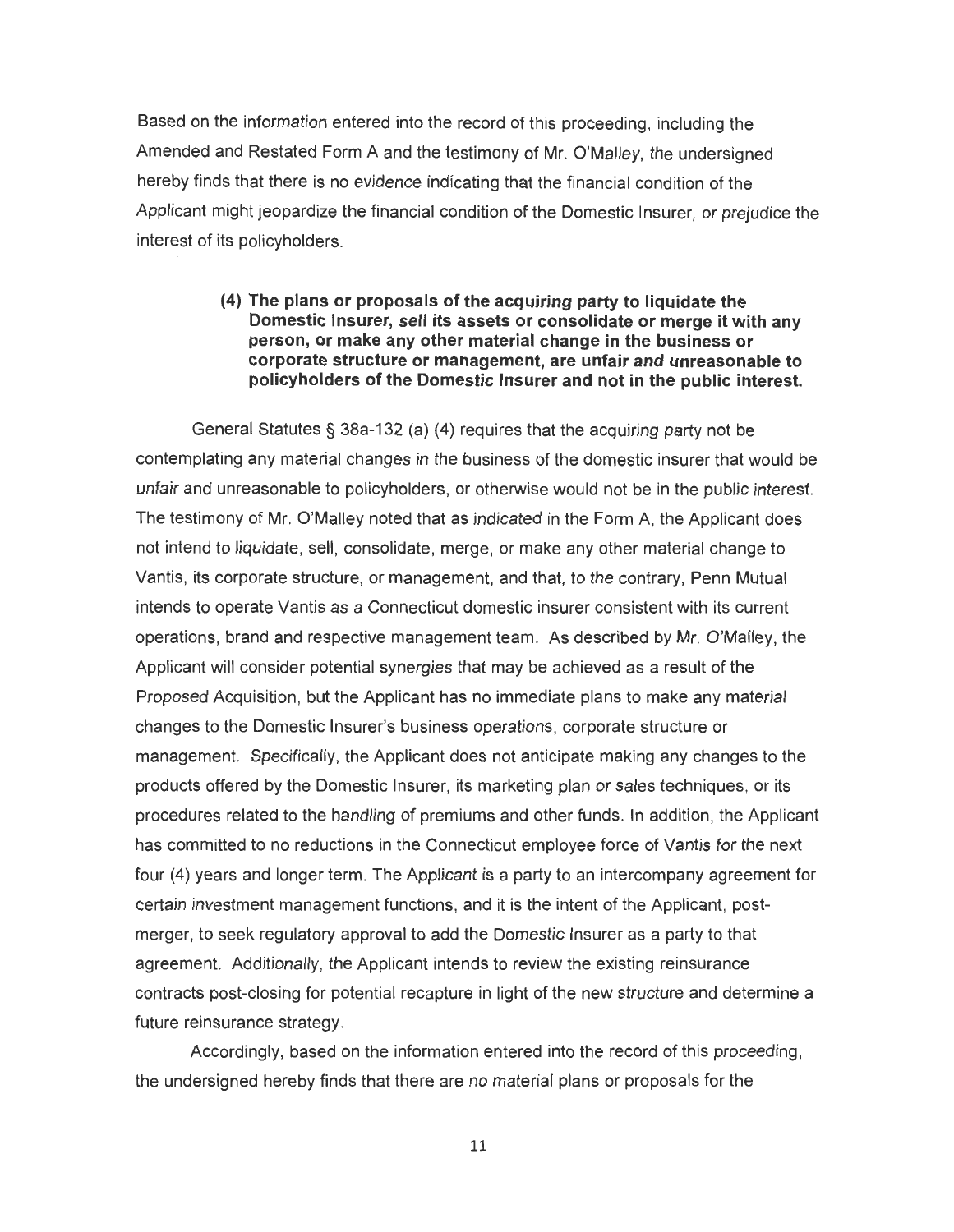Domestic Insurer that are unfair and unreasonable to policyholders of the Domestic Insurer or not in the public interest.

#### **(5) The competence, experience and integrity of those persons who would control the operation of the Domestic Insurer are such that it would not be in the interest of the policyholders of the Domestic Insurer and of the public to permit the merger or other acquisition of control.**

General Statutes§ 38a-132 (a) (5) requires that the competence, experience and integrity of those persons who would control the operation of the Domestic Insurer postacquisition be of sufficient quality so as not to be prejudicial or contrary to the interests of the policyholders and of the public. The record includes the biographical affidavits and third party reports of those individuals who serve as members of the board and as officers of the Applicant. The biographical affidavits disclose each individual's education background, professional credentials and their employment history. In addition, the Applicant has represented, and the biographical affidavits confirm, that during the last ten years, none of the directors or officers of the Applicant have been convicted in a criminal proceeding (excluding minor traffic violations) or have been convicted or otherwise penalized for violating any federal or state law regulating the business of insurance, securities or banking. During the last ten years , none of the directors or officers of the Applicant have been the subject of any proceeding under the Federal Bankruptcy Code, or have been affiliated with a business or organization which has been subject to such proceeding.

Furthermore, no director or officer of the Applicant has had a revocation, suspension or disciplinary sanction imposed against him or her by a governmental agency . None of the filed biographical affidavits contain any information that reflects negatively on the integrity of these individuals.

Accordingly, the undersigned hereby finds that the competence, experience, and integrity of those persons who would control the operations of the Domestic Insurer after completion of the Proposed Acquisition are sufficient to indicate that the interest of policyholders of the Domestic Insurer and of the public will not be jeopardized by the Applicant's acquisition of control of the Domestic Insurer.

## **(6) The acquisition of control of the Domestic Insurer is likely to be hazardous or prejudicial to those buying insurance.**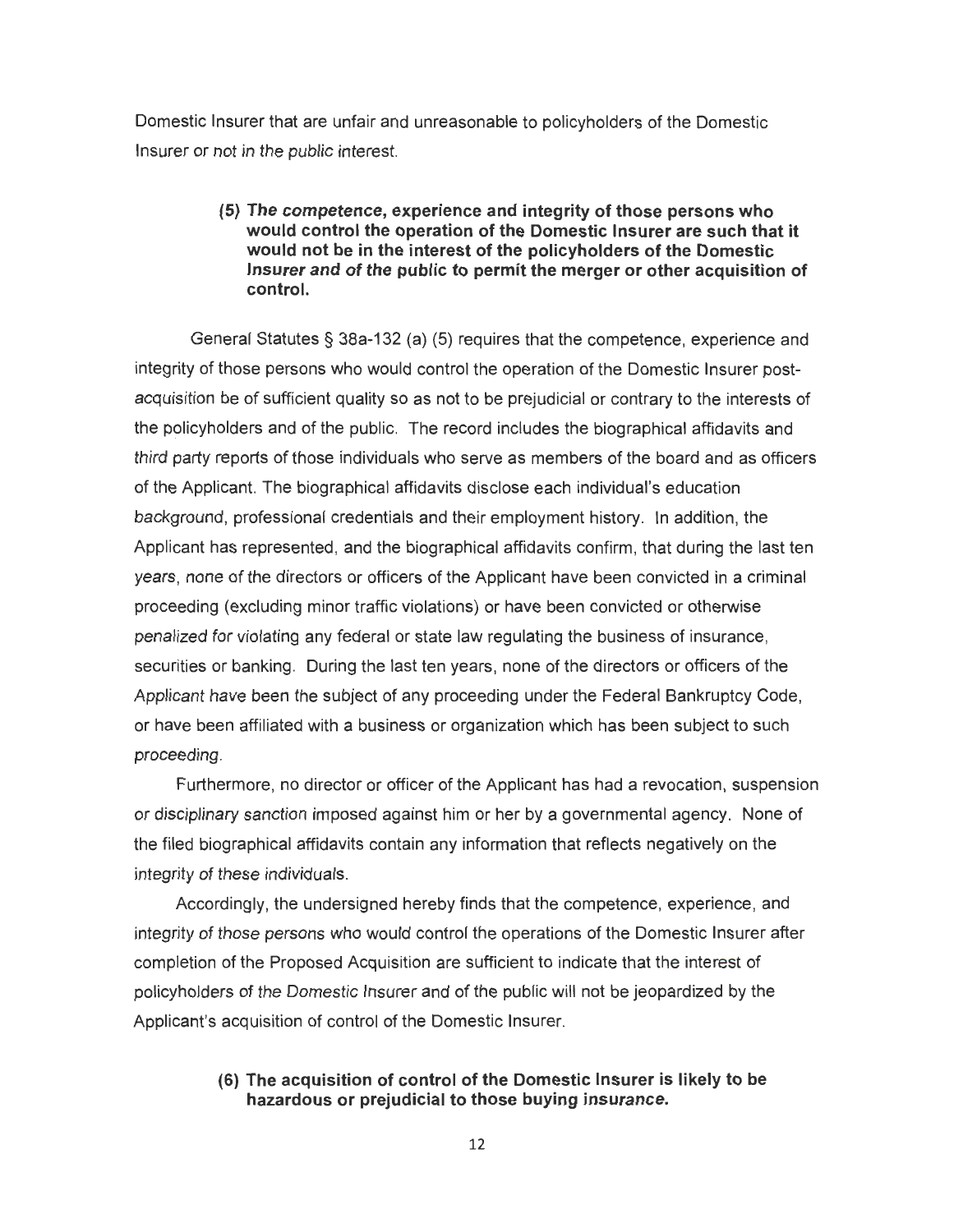General Statutes§ 38a-132 (a) (6) requires that the proposed acquisition not be hazardous or prejudicial to the insurance buying public. Based on the financial strength of the Applicant, the commitments contained within the Agreement and Plan of Merger, the competence, experience and integrity of those persons who would control the operation of the Domestic Insurer post-acquisition, the testimony of Mr. O'Malley and Mr. Tedone and the affirmation that the current plans of the Applicant for the Domestic Insurer will not disrupt the Domestic Insurer's current policyholders and will provide a strong and stable financial environment for the Domestic Insurer, the Proposed Acquisition is not likely to be hazardous or prejudicial to those buying insurance.

Accordingly, assuming compliance with the Applicant's commitments as set forth in the record and with all Connecticut's insurance statutes and regulations, the undersigned hereby finds that it is reasonable to conclude that the Proposed Acquisition is not likely to be hazardous or prejudicial to those buying insurance.

### IV. **RECOMMENDATION**

Based on the foregoing findings of fact and the discussion; the written and oral testimony and exhibits submitted to the Department; and the record of the December 14, 2016 public hearing, the undersigned hereby concludes that no condition justifying disapproval listed in General Statutes § 38a-132 (a) is present with respect to completion of the Proposed Acquisition . Accordingly, the undersigned recommends that the Insurance Commissioner find, pursuant to§ 38a-132 (a) that after the Proposed Acquisition of control (i) the Domestic Insurer will be able to satisfy the requirements for the issuance of a license for the lines of business for which it is presently licensed; (ii) the effect of the acquisition of control will not substantially lessen competition of insurance in this state or tend to create a monopoly therein; (iii) the financial condition of the Applicant is not such as might jeopardize the financial stability of the Domestic Insurer or prejudice the interest of the policyholders; (iv) the Applicant's plans or proposals for the Domestic Insurer are not unfair and unreasonable to the policyholders of the Domestic Insurer and are in the public interest; (v) the competence, experience and integrity of the management of the Applicant and Domestic Insurer are such that it would be in the interest of the policyholders of the Domestic Insurer and of the public to permit the Proposed Acquisition; and (vi) completion of the Proposed Acquisition is not likely to be hazardous or prejudicial to those buying insurance.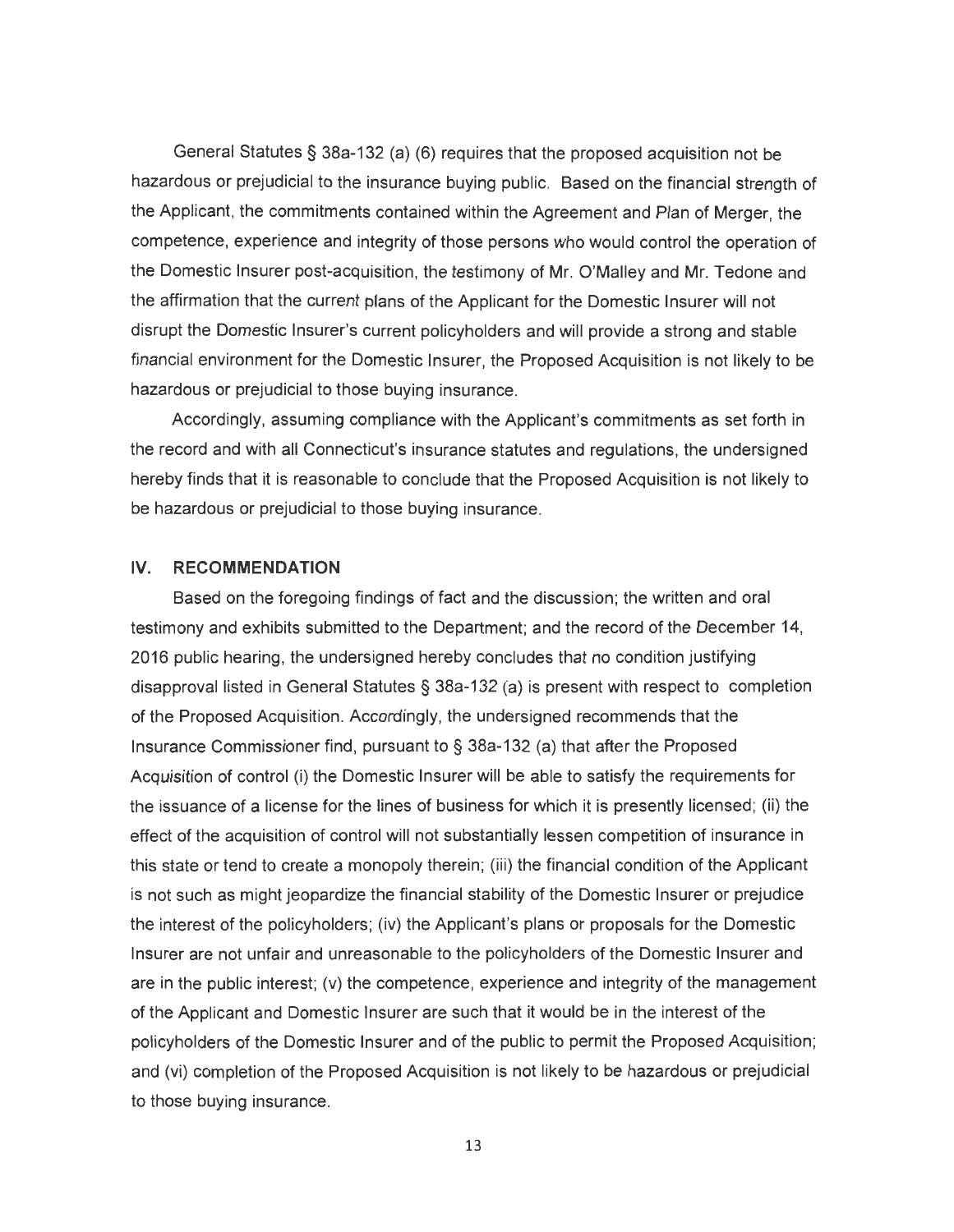Accordingly, the undersigned recommends that the Commissioner issue the following orders:

1. The Application of the Applicant in which it seeks approval to acquire control of the Domestic Insurer is hereby approved.

2. The Applicant and Domestic Insurer shall conduct their operations consistent with the representations, disclosures and commitments as set forth in the record of this proceeding and proposed final decision.

3. The Applicant shall provide the Insurance Department with written confirmation of the consummation of the acquisition of control within five (5) days of the acquisition taking place.

4. The Applicant shall provide the Insurance Department with written details of the final purchase price after all adjustments used to complete the acquisition.

5. The Applicant shall provide the Department with the names and titles of those individuals who will be responsible for the filing and amended Insurance Holding Company System Annual Registration Statement pursuant to Conn. Agencies Regs. § 38a-138-10.

6. Within fifteen (15) days following the end of the month in which the Proposed Acquisition is consummated, the Domestic Insurer shall file an amended Insurance Holding Company System Annual Registration Statement pursuant to Conn. Agencies Regs. § 38a-138-1 0.

7. For the period of two years, the Applicant shall file semiannually with the Insurance Department, commencing six months from consummation of the Proposed Acquisition, a report under oath of its business operations in Connecticut, including but not limited to, integration process, any change of the business of the Domestic Insurer; changes in offices of the Domestic Insurer; and notice of any statutory compliance or regulatory actions taken by other state regulatory authorities against the Applicant and Domestic Insurer.

8. If the Proposed Acquisition is not Consummated within three (3) months of the date of this Order and the Applicant intends to consummate the Proposed Acquisition, the Applicant shall submit to the Commissioner a statement, which shall include (i) the reason